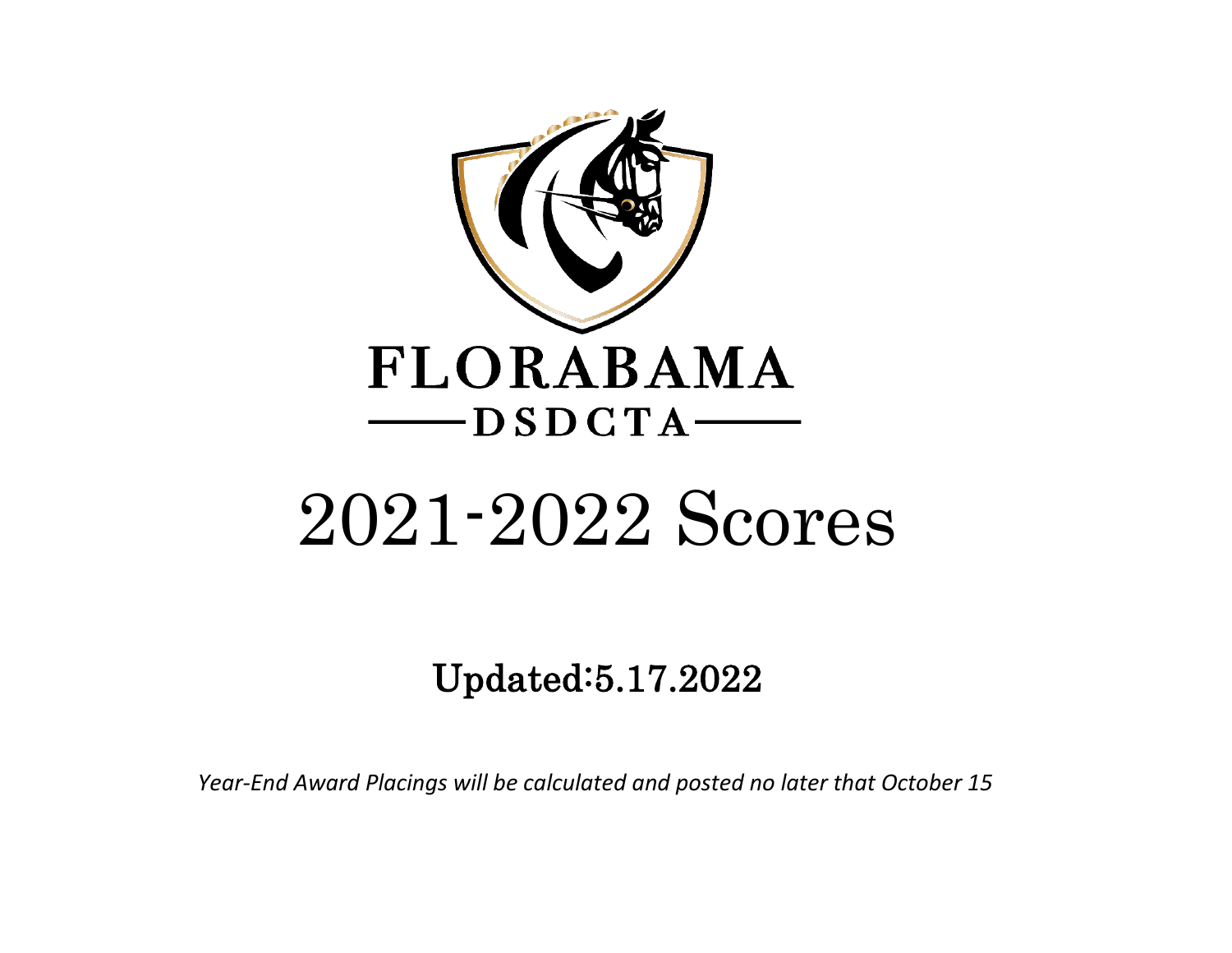## **Introductory Level Dressage**

|               |                               |              |                                                         |              |                      | Schooling               |              |                     | Final   |
|---------------|-------------------------------|--------------|---------------------------------------------------------|--------------|----------------------|-------------------------|--------------|---------------------|---------|
| <b>Status</b> | Rider                         | <b>Horse</b> | Show                                                    | <b>Test</b>  | Judge                | (S) Rated<br>(R) Online | <b>Score</b> | <b>Final Median</b> | 2022    |
|               |                               |              |                                                         |              |                      | (O)                     |              | Score               | Placing |
| AA            | Tiffany Crumbley Assumed Risk |              | Ugly Sweater $(12/4/21)$                                | A            | Marie Maloney        | S                       | 71.255       |                     |         |
|               | Tiffany Crumbley Assumed Risk |              | Ugly Sweater (12/4/21)                                  | B            | Marie Maloney        | S                       | 66.255       |                     |         |
|               | Tiffany Crumbley Assumed Risk |              | Ugly Sweater (12/4/21)                                  | C            | Marie Maloney        | S                       | 67.255       |                     |         |
|               | Tiffany Crumbley Assumed Risk |              | Coastal Flight (12/18/21)                               | A            | <b>Francine Bell</b> | $\mathsf{R}$            | 63.755       |                     |         |
|               | Tiffany Crumbley Assumed Risk |              | Coastal Flight (12/18/21)                               | B            | <b>Francine Bell</b> | $\mathsf{R}$            | 65.944       |                     |         |
|               | Tiffany Crumbley Assumed Risk |              | Coastal Flight (12/18/21)                               | C.           | <b>Francine Bell</b> | $\mathsf{R}$            | 62.255       |                     |         |
|               | Tiffany Crumbley Assumed Risk |              | Coastal Flight (12/19/21)                               | A            | Debbie Rodriguez     | $\mathsf{R}$            | 64.066       |                     |         |
|               | Tiffany Crumbley Assumed Risk |              | Coastal Flight (12/19/21)                               | B            | <b>Francine Bell</b> | R                       | 66.255       |                     |         |
|               |                               |              | Tiffany Crumbley Assumed Risk Coastal Flight (12/19/21) | C            | Francine Bell        | $\mathsf{R}$            | 63.500       |                     |         |
|               |                               |              | Tiffany Crumbley Assumed Risk DSDCTA Champ (1/15/22)    | $\mathsf{C}$ | Matt McLaughlin      | S                       | 65.500       |                     |         |
|               |                               |              | Tiffany Crumbley Assumed Risk Coastal Flight (2/5/22)   | A            | Amy McElroy          | $\mathsf{R}$            | 69.066       |                     |         |
|               |                               |              | Tiffany Crumbley Assumed Risk Coastal Flight (2/5/22)   | B            | Amy McElroy          | $\mathsf{R}$            | 65.311       |                     |         |
|               |                               |              | Tiffany Crumbley Assumed Risk Coastal Flight (2/5/22)   | C            | Amy McElroy          | $\mathsf{R}$            | 67.000       |                     |         |
|               |                               |              | Tiffany Crumbley Assumed Risk Coastal Flight (2/6/22)   | A            | Amy McElroy          | $\mathsf{R}$            | 68.444       |                     |         |
|               |                               |              | Tiffany Crumbley Assumed Risk Coastal Flight (2/6/22)   | B            | Amy McElroy          | $\mathsf{R}$            | 68.133       |                     |         |
|               |                               |              | Tiffany Crumbley Assumed Risk Coastal Flight (2/6/22)   | C            | Amy McElroy          | $\mathsf{R}$            | 66.000       |                     |         |
|               |                               |              |                                                         |              |                      |                         |              |                     |         |
|               |                               |              |                                                         |              |                      |                         |              |                     |         |
|               | Master Donnica O'Neal         | IJ           | Little Star                                             | B            | S Soule              | S                       | 69.680       |                     |         |
|               | Donnica O'Neal                | JJ           | Little Star                                             |              | S Soule              | S                       | 76.250       |                     |         |
|               |                               |              |                                                         |              |                      |                         |              |                     |         |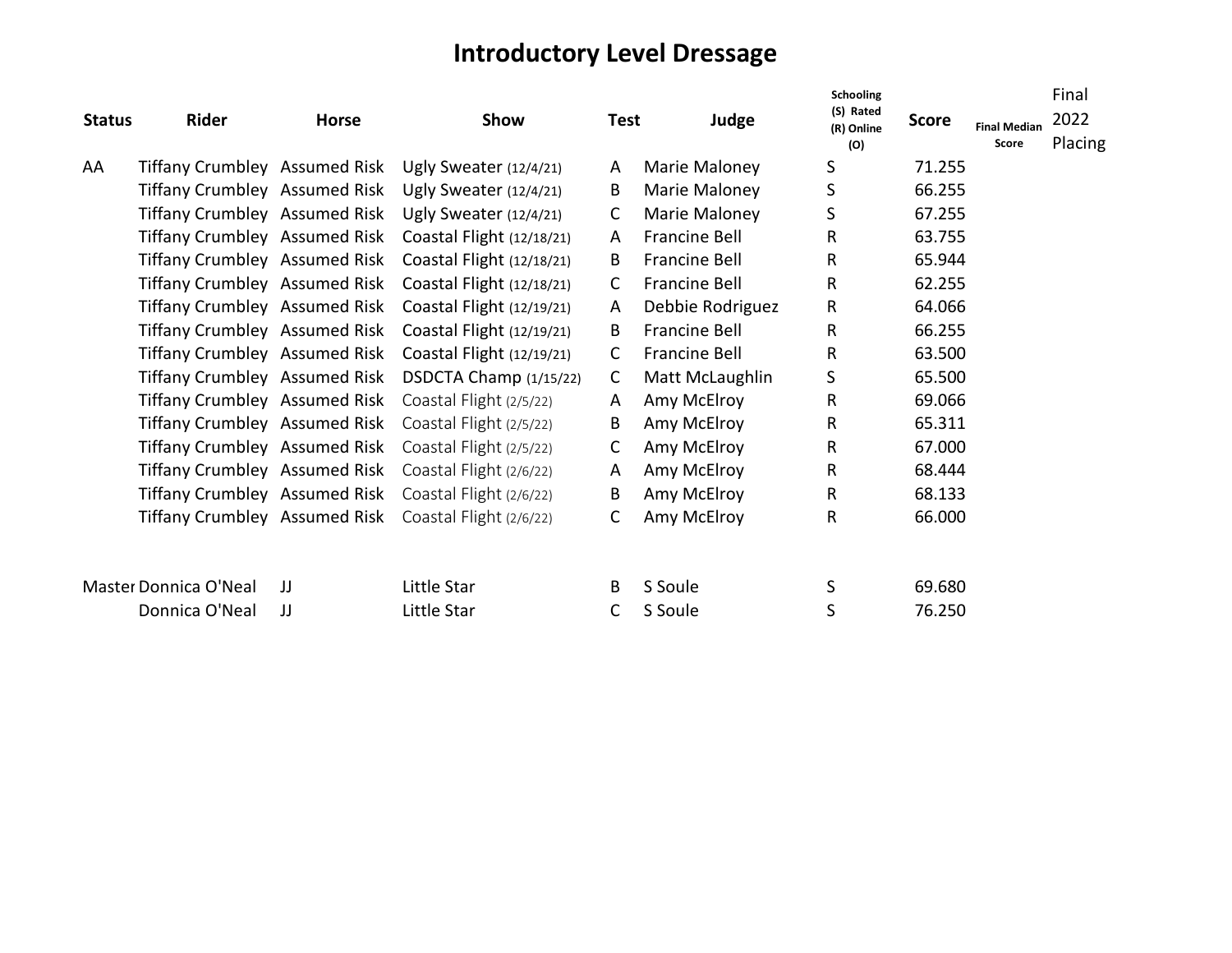# **Training Level Dressage**

| <b>Stat</b> | Rider           | Horse            | Show                     | <b>Test</b> | Judge            | Schooling<br>(S) Rated,<br>(0) Online | Score  | <b>Final Median</b><br>Score | <b>Final 2022</b><br>Placing |
|-------------|-----------------|------------------|--------------------------|-------------|------------------|---------------------------------------|--------|------------------------------|------------------------------|
| AA          | Julie McManus   | <b>Brando</b>    | Coastal Flight (2/5/22)  | $T-2$       | Amy McElroy      | R                                     | 65.862 |                              |                              |
|             | Julie McManus   | <b>Brando</b>    | Coastal Flight (2/5/22)  | $T-2$       | Amt McElroy      | ${\sf R}$                             | 62.120 |                              |                              |
|             | Julie McManus   | <b>Brando</b>    | DSDCTA Champ (1/15/22)   | $T-2$       | Matt McLaughlin  | $\mathsf S$                           | 56.555 |                              |                              |
|             | Julie McManus   | <b>Brando</b>    | Little Star - Feb 19     | $T-1$       | Amy Lanier       | S                                     | 67.111 |                              |                              |
|             | Julie McManus   | <b>Brando</b>    | Min Pins Benefit - 3/26  | $T-1$       | Elizabeth Poulin | $\mathsf S$                           | 64.644 |                              |                              |
|             | Julie McManus   | <b>Brando</b>    | Min Pins Benefit - 3/26  | $T-2$       | Elizabeth Poulin | S                                     | 64.655 |                              |                              |
|             | Julie McManus   | <b>Brando</b>    | Blue Angel 4/9           | $T-1$       | Babcock/Kehr     | R                                     | 67.981 |                              |                              |
|             | Julie McManus   | <b>Brando</b>    | Blue Angel 4/9           | $T-2$       | Babcock/Kehr     | R                                     | 63.534 |                              |                              |
|             | Julie McManus   | <b>Brando</b>    | Blue Angel 4/10          | $T-1$       | Fran Kehr        | R                                     | 67.308 |                              |                              |
|             | Julie McManus   | <b>Brando</b>    | Blue Angel 4/10          | $T-2$       | Fran Kehr        | ${\sf R}$                             | 66.897 |                              |                              |
| AA          | Beth Robinson   | Skips Chrome Gun | Blue Angel 4/9           | $T-1$       | Babcock/Kehr     | R                                     | 65.769 |                              |                              |
|             | Beth Robinson   | Skips Chrome Gun | Blue Angel 4/9           | $T-2$       | Babcock/Kehr     | ${\sf R}$                             | 63.362 |                              |                              |
|             | Beth Robinson   | Skips Chrome Gun | Blue Angel 4/10          | $T-1$       | Fran Kehr        | R                                     | 63.846 |                              |                              |
|             | Beth Robinson   | Skips Chrome Gun | Blue Angel 4/10          | $T-2$       | Fran Kehr        | $\mathsf R$                           | 64.828 |                              |                              |
| AA          | Jennifer Steele | Moose            | Ugly Sweater (12/4/21)   | $T-1$       | Marie Maloney    | $\mathsf S$                           | 64.231 |                              |                              |
| AA          | Kristin Boan    | Centurio         | Ugly Sweater $(12/4/21)$ | $T-3$       | Marie Maloney    | $\mathsf S$                           | 60.345 |                              |                              |
| Open        | Dana Doty       | Mirage           | Ugly Sweater (12/4/21)   | $T-2$       | Marie Maloney    | $\mathsf S$                           | 64.138 |                              |                              |
|             | Dana Doty       | Mirage           | DSDCTA Champ (1/15/22)   | $T-2$       | Matt McLaughlin  | S                                     | 58.288 |                              |                              |
|             | Dana Doty       | Mirage           | Blue Angel 4/9           | $T-1$       | Babcock/Kehr     | R                                     | 61.731 |                              |                              |
|             | Dana Doty       | Mirage           | Blue Angel 4/9           | $T-2$       | Babcock/Kehr     | R                                     | 61.379 |                              |                              |
|             | Dana Doty       | Mirage           | Blue Angel 4/10          | $T-1$       | Fran Kehr        | R                                     | 63.269 |                              |                              |
|             | Dana Doty       | Mirage           | Blue Angel 4/10          | $T-2$       | Fran Kehr        | $\mathsf R$                           | 60.000 |                              |                              |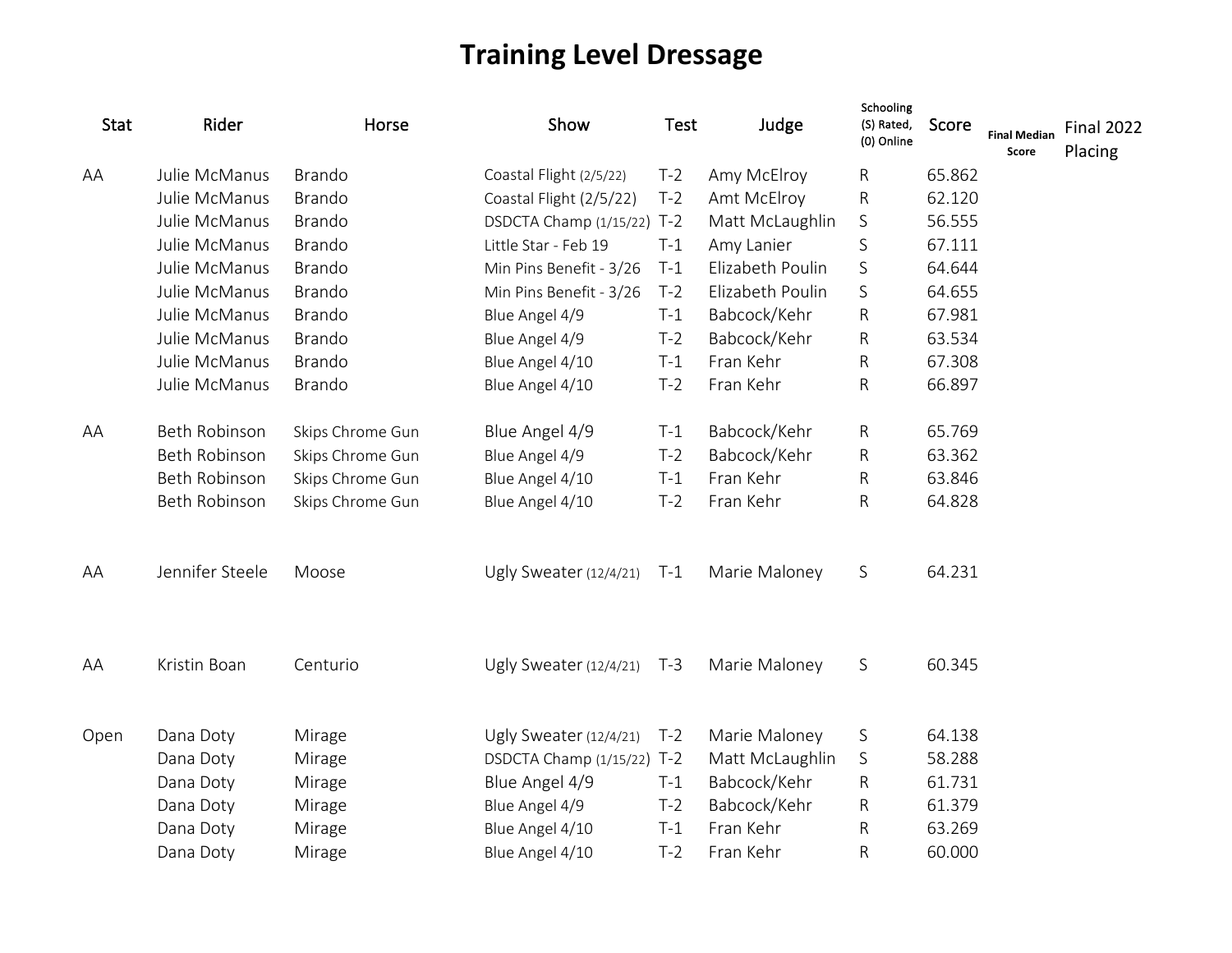# **Training Level Dressage**

| Open    | Emma Bowland<br>Emma Bowland | Captain Morgan<br>Captain Morgan | Little Star (2/19/22)<br>Little Star (2/19/22) | $T-1$<br>$T-2$ | Amy Lanier<br>Amy Lanier | S<br>S       | 63.844<br>63.100 |
|---------|------------------------------|----------------------------------|------------------------------------------------|----------------|--------------------------|--------------|------------------|
|         |                              |                                  |                                                |                |                          |              |                  |
|         | Emma Bowland                 | Captain Morgan                   | Little Star (2/19/22)                          | $T-3$          | Amy Lanier               | S            | 63.270           |
| Open    | Destiny Miller               | Edaline                          | Ugly Sweater (12/4/21)                         | $T-3$          | Marie Maloney            | S            | 61.724           |
| Open    | Nicole Janssen               | Inca                             | NWFL March online                              | $T-3$          | Heather Stalker          | $\bigcirc$   | 66.030           |
| Open    | Nicole Janssen               | Cim Luca Z                       | NWFL March online                              | $T-3$          | Heather Stalker          | $\bigcirc$   | 75.000           |
|         | Masters Kate Cahill          | Just Cruising                    | Ugly Sweater (12/4/21)                         | $T-1$          | Marie Maloney            | S            | 61.923           |
| Masters | Donnica O'Neal               | The Queen of Arendel             | Ugly Sweater                                   | $T-1$          | M Maloney                | S            | 69.231           |
|         | Donnica O'Neal               | The Queen of Arendel             | Ugly Sweater                                   | $T-3$          | M Maloney                | S            | 68.621           |
|         | Donnica O'Neal               | The Queen of Arendel             | <b>DSDCTA</b>                                  | $T-1$          | M McLaughlin             | S            | 65.380           |
|         | Donnica O'Neal               | The Queen of Arendel             | <b>DSDCTA</b>                                  | $T-3$          | M McLaughlin             | S            | 65.17            |
|         | Donnica O'Neal               | The Queen of Arendel             | Little Star                                    | $T-1$          | S Soule                  | S            | 70.77            |
|         | Donnica O'Neal               | The Queen of Arendel             | Little Star                                    | $T-3$          | S Soule                  | S            | 77.76            |
|         | Donnica O'Neal               | The Queen of Arendel             | Coastal                                        | $T-1$          | A McElroy                | ${\sf R}$    | 68.269           |
|         | Donnica O'Neal               | The Queen of Arendel             | Coastal                                        | $T-3$          | A McElroy                | ${\sf R}$    | 66.724           |
|         | Donnica O'Neal               | The Queen of Arendel             | Coastal                                        | $T-1$          | A McElroy                | ${\sf R}$    | 62.885           |
|         | Donnica O'Neal               | The Queen of Arendel             | Coastal                                        | $T-3$          | A McElroy                | ${\sf R}$    | 64.655           |
|         | Donnica O'Neal               | The Queen of Arendel             | <b>Blue Angel</b>                              | $T-1$          | F Kehr/D Babcock         | $\mathsf{R}$ | 65.865           |
|         | Donnica O'Neal               | The Queen of Arendel             | <b>Blue Angel</b>                              | $T-3$          | F Kehr/D Babcock         | $\mathsf{R}$ | 64.569           |
|         | Donnica O'Neal               | The Queen of Arendel             | <b>Blue Angel</b>                              | $T-1$          | D Babcock                | R            | 69.423           |
|         | Donnica O'Neal               | The Queen of Arendel             | <b>Blue Angel</b>                              | $T-3$          | D Babcock                | R            | 68.621           |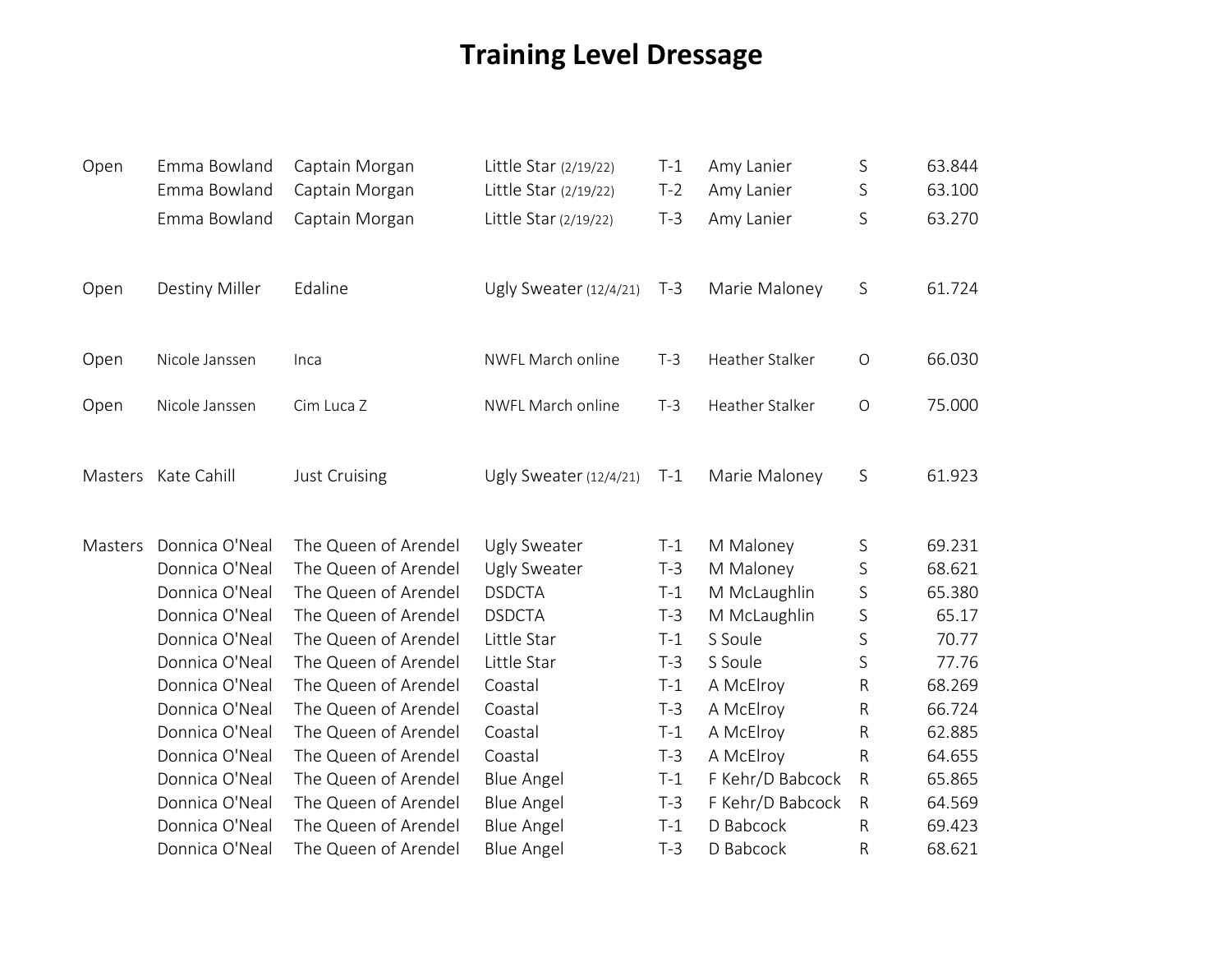# **First Level Dressage**

| <b>Status</b> | Rider          | Horse        | Show                     | Test             | Judge           | Schooling<br>(S) or Rated<br>(R) | Score  | <b>Final Median</b><br>Score | <b>Final 2021</b><br>Placing |
|---------------|----------------|--------------|--------------------------|------------------|-----------------|----------------------------------|--------|------------------------------|------------------------------|
| Open          | Julie Catone   | Taylors Time | Ugly Sweater $(12/4/21)$ | 1st <sub>2</sub> | Marie Maloney   | S                                | 64.140 |                              |                              |
|               | Julie Catone   | Taylors Time | Ugly Sweater (12/4/21)   | 1st <sub>1</sub> | Marie Maloney   | S                                | 61.370 |                              |                              |
|               | Julie Catone   | Taylors Time | Little Star (2/19/22)    | 1st <sub>2</sub> | Amy Lanier      | S                                | 63.288 |                              |                              |
|               | Julie Catone   | Taylors Time | Little Star $(2/19/22)$  | $1st-1$          | Amy Lanier      | S                                | 64.311 |                              |                              |
| AA            | Dana Roth      | Dreamer      | Blue Angel 4/9           | 1st <sub>3</sub> | Babcock/Kehr    | R                                | 60.972 |                              |                              |
|               | Dana Roth      | Dreamer      | Blue Angel 4/10          | 1st <sub>3</sub> | Fran Kehr       | R                                | 58.194 |                              |                              |
|               | Dana Roth      | Dreamer      | NWFL online show 3/21    | 1st <sub>3</sub> | Heather Stalker | $\circ$                          | 65.560 |                              |                              |
| Open          | Nicole Janssen | Cim Luca Z   | NWFL March online        | $1st-3$          | Heather Stalker | $\circ$                          | 68.333 |                              |                              |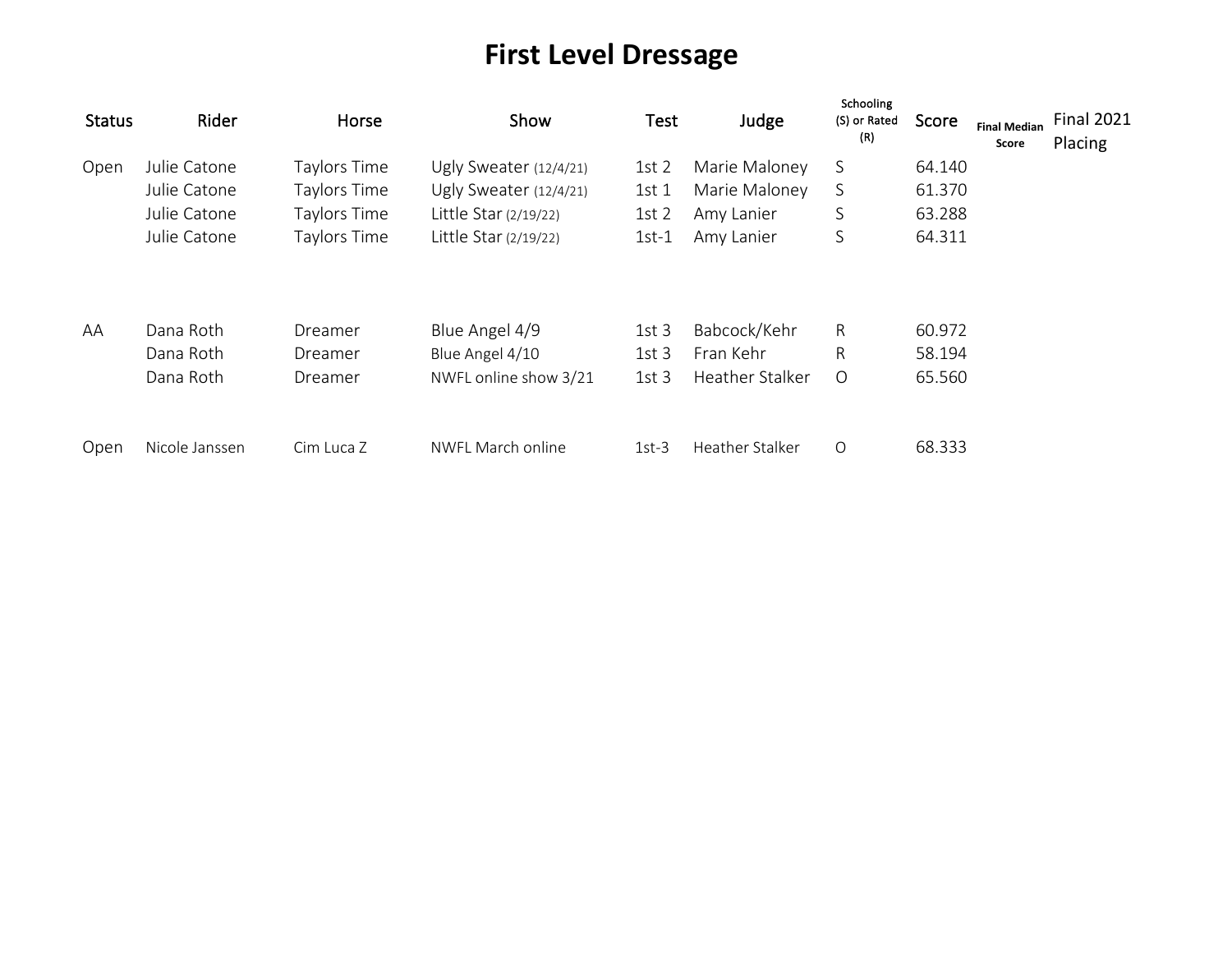# **Second Level Dressage**

| <b>Status</b> | Rider               | Horse       | Show                   | Test             | Judge           | Schooling (S) or<br>Rated (R) | Score  | <b>Final Median</b><br>Score | <b>Final 2021</b><br>Placing |
|---------------|---------------------|-------------|------------------------|------------------|-----------------|-------------------------------|--------|------------------------------|------------------------------|
|               | Masters Kate Cahill | Cricket     | DSDCTA Champ (1/15/22) | 2nd <sub>2</sub> | Matt McLaughlin | S                             | 58.544 |                              |                              |
|               | Kate Cahill         | Cricket     | NWFL Online 3/21       | 2 $nd2$          | Heather Stalker | $\circ$                       | 59.100 |                              |                              |
|               | Kate Cahill         | Cricket     | Blue Angel 4/9         | 2nd <sub>2</sub> | Babcock/Kehr    | R                             | 58.171 |                              |                              |
|               | Kate Cahill         | Cricket     | Blue Angel 4/10        | 2nd <sub>1</sub> | Fran Kehr       | R                             | 59.634 |                              |                              |
| Open          | Nicole Janssen      | Wingina OBX | DSDCTA Champ (1/15/22) | 2nd <sub>3</sub> | Matt McLaughlin | <sub>S</sub>                  | 66.199 |                              |                              |
|               | Nicole Janssen      | Wingina OBX | Aloha Dressage 2/18-21 | 2nd <sub>3</sub> | Ida Norris      | O                             | 66.190 |                              |                              |
|               | Nicole Janssen      | Wingina OBX | EBC of CDS 2/5-7       | 2nd3             | Melonie Kessler | $\circ$                       | 70.000 |                              |                              |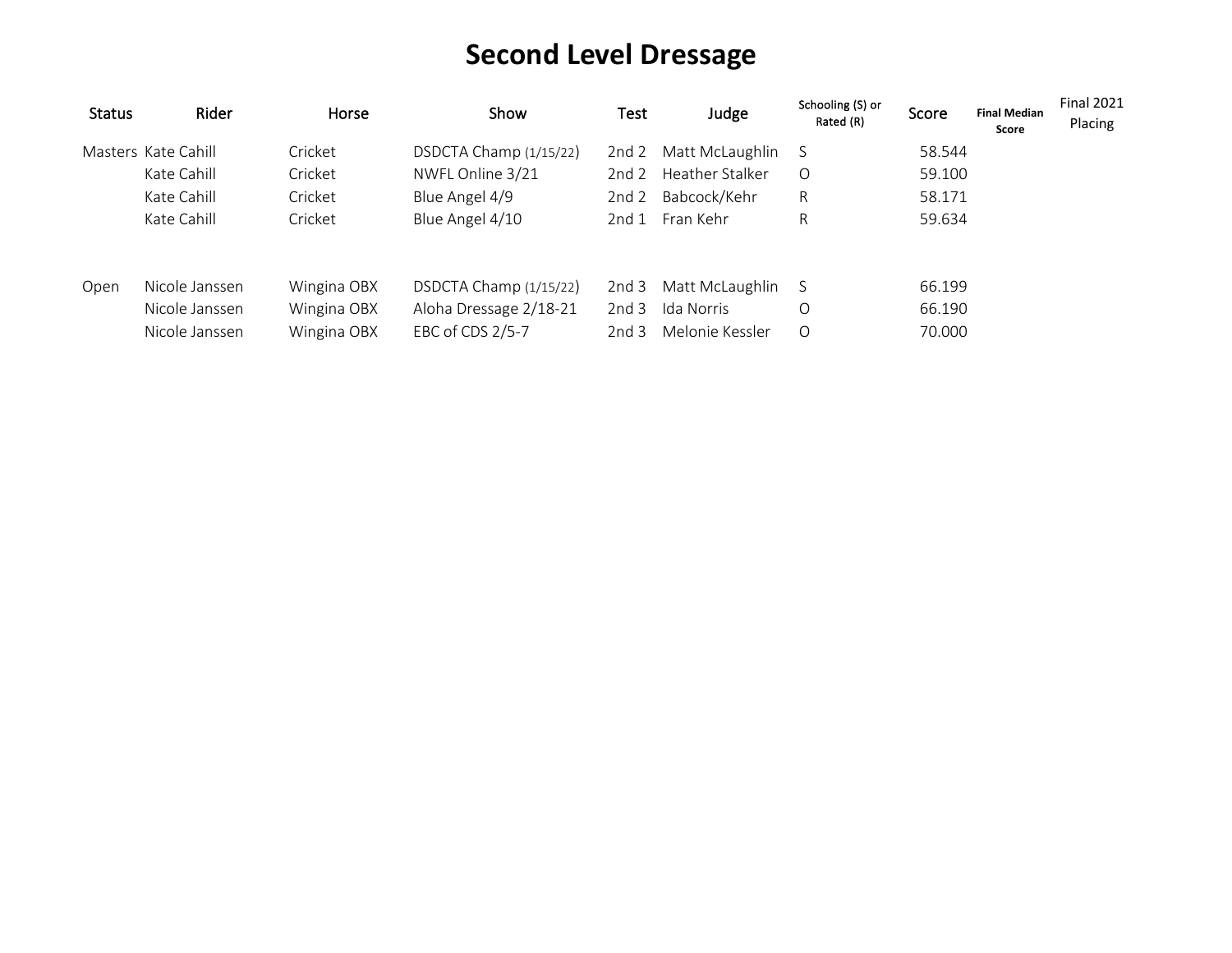# **Third Level Dressage**

| <b>Status</b> | Rider | Horse | Show | Test | Judge | Schooling (S) or | Score | <b>Final Median</b> | <b>Final 2021</b> |
|---------------|-------|-------|------|------|-------|------------------|-------|---------------------|-------------------|
|               |       |       |      |      |       | Rated (R)        |       | Score               | Placing           |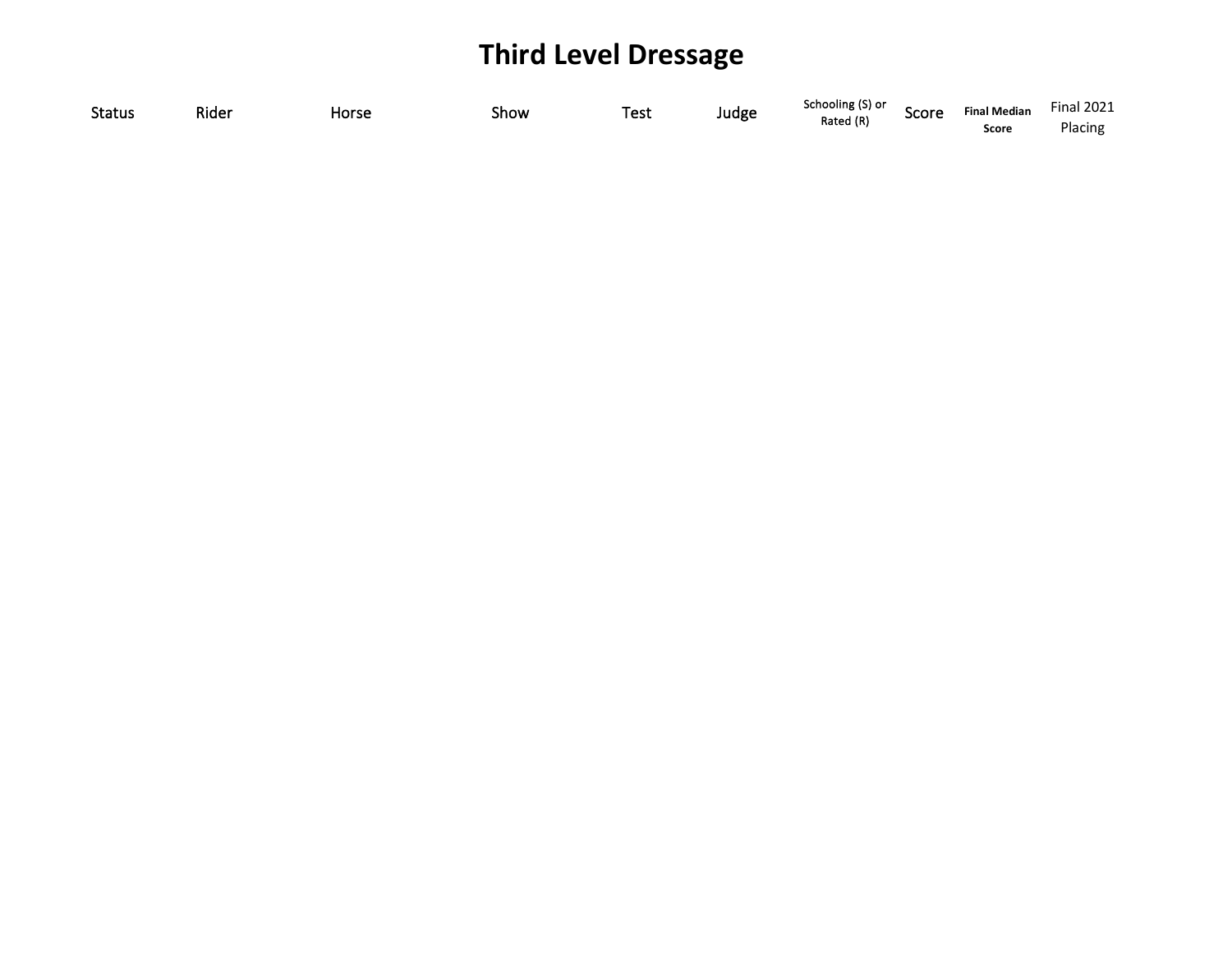# **Fourth Level Dressage**

| <b>Status</b> | Rider          | Horse               | Show                     | Test  | Judge              | Schooling (S)<br>or Rated (R) | Score  | <b>Final Median</b><br>Score | <b>Final 2021</b><br>Placing |
|---------------|----------------|---------------------|--------------------------|-------|--------------------|-------------------------------|--------|------------------------------|------------------------------|
| AA            | Rachel Gebbink | <b>CCF Twilight</b> | Coastal Flight (2/6/22)  | 4th 1 | Amy McElroy        | R                             | 63.846 |                              |                              |
|               | Rachel Gebbink | <b>CCF Twilight</b> | Coastal Flight (2/6/22)  | 4th 1 | Amy McElroy        | R                             | 58.590 |                              |                              |
|               | Rachel Gebbink | <b>CCF Twilight</b> | Coastal Flight (1/18/22) | 4th 1 | Francine Bell      | R                             | 61.282 |                              |                              |
|               | Rachel Gebbink | <b>CCF Twilight</b> | Coastal Flight (1/18/22) | 4th 1 | Debbie Rodriguez R |                               | 57.821 |                              |                              |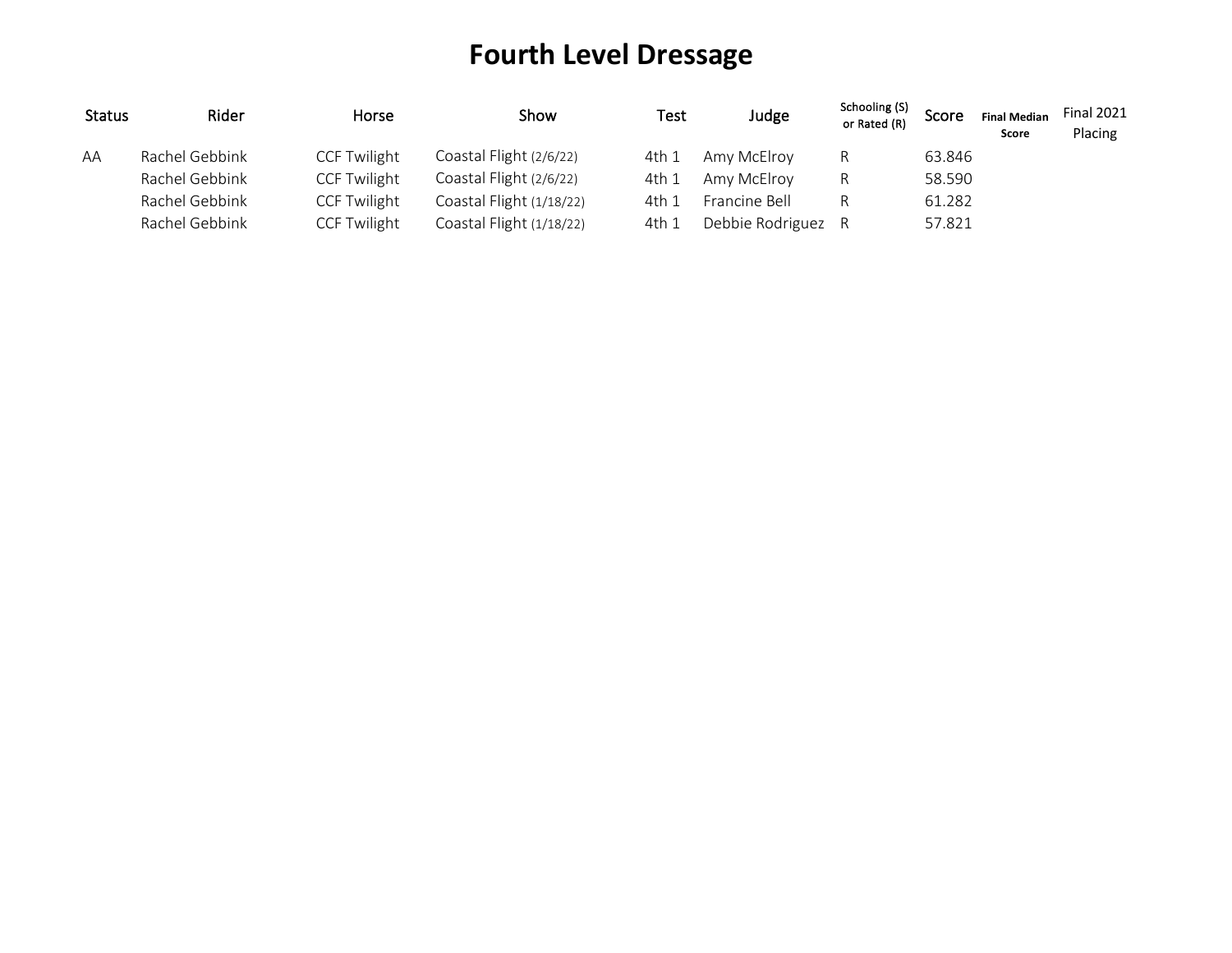## **Prix St. Georges**

| <b>Status</b> | Rider           | Horse        | Show              | Judge         | Schooling (S) or<br>Rated (R) | Score  | <b>Final Median</b><br>Score | Final<br>2021<br>Placing |
|---------------|-----------------|--------------|-------------------|---------------|-------------------------------|--------|------------------------------|--------------------------|
| Open          | Nadia Mohheison | Radiance HVH | May Day Quali 5/7 | C. Trentelman |                               | 61.912 |                              |                          |
|               | Nadia Mohheison | Radiance HVH | May Day Quali 5/8 | Dinah Babcock |                               | 64.265 |                              |                          |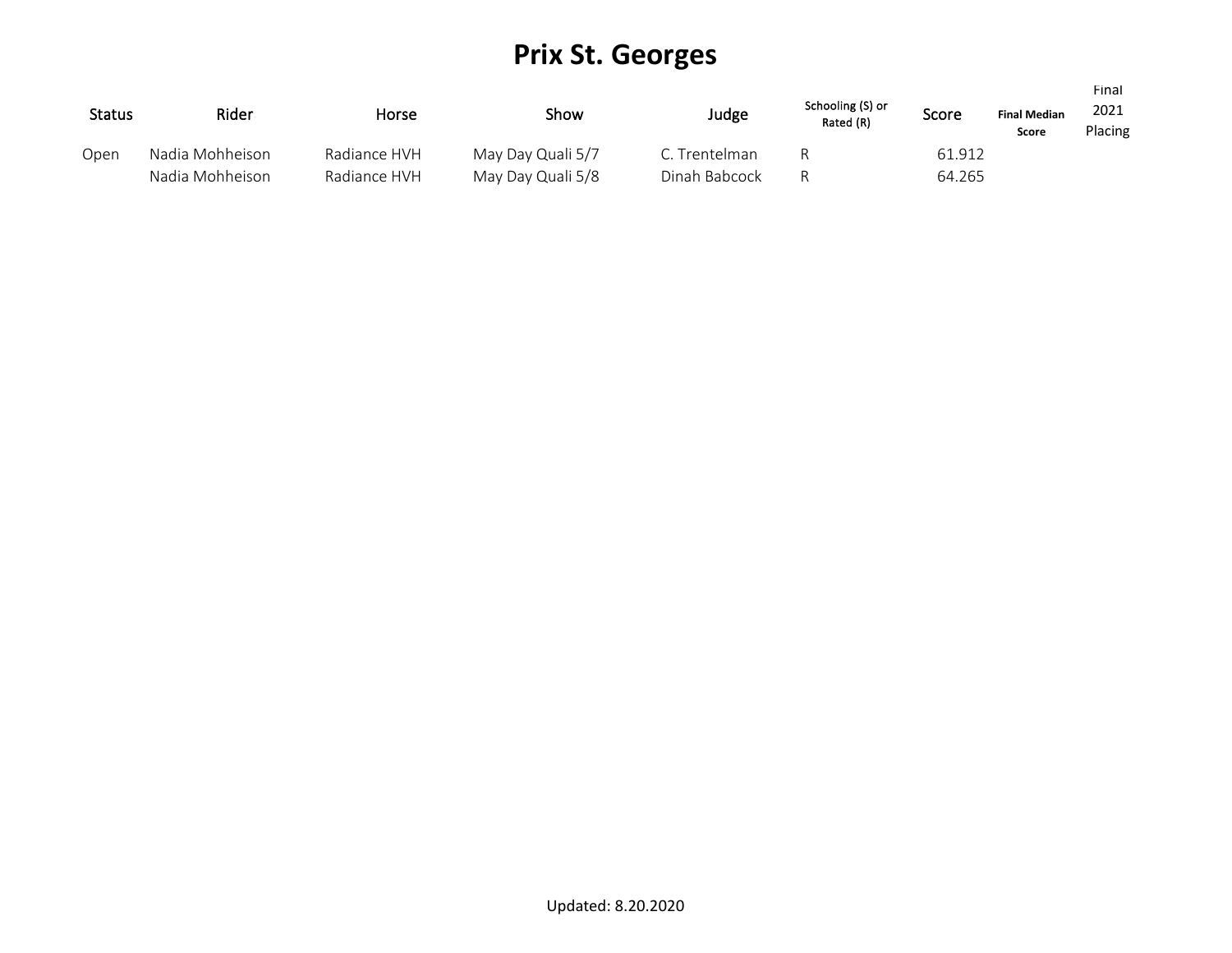# **Dressage Musical Freestyle**

| <b>Status</b> | Rider          | Horse       | Show                     | <b>Test</b> | Judge           | Schooling<br>(S) or Rated<br>(R) | Score  | <b>Final Median</b><br>Score | <b>Final 2021</b><br>Placing |
|---------------|----------------|-------------|--------------------------|-------------|-----------------|----------------------------------|--------|------------------------------|------------------------------|
| Open          | Nicole Janssen | CM Luca     | Ugly Sweater (12/4/21)   | 1st         | Marie Maloney   | S                                | 71.433 |                              |                              |
|               | Nicole Janssen | CM Luca     | Ugly Sweater $(12/4/21)$ | 1st         | Marie Maloney   | S                                | 70.067 |                              |                              |
| Open          | Nicole Janssen | Wingina OBX | NWFL March online        | 1st         | Heather Stalker | $\circ$                          | 69.770 |                              |                              |
|               | Nicole Janssen | Wingina OBX | Blue Angel 4/9           | 1st         | Babcock/Kehr    | R.                               | 72.417 |                              |                              |
|               | Nicole Janssen | Wingina OBX | Blue Angel 4/10          | 1st         | Fran Kehr       | R.                               | 72.033 |                              |                              |
| Open          | Nicole Janssen | Wingina OBX | EBC of CDS 2/5-7         | 2nd         | Melonie Kessler | $\circ$                          | 66.500 |                              |                              |
|               | Nicole Janssen | Wingina OBX | NWFL March online        | 2nd         | Heather Stalker | $\circ$                          | 68.370 |                              |                              |
|               | Nicole Janssen | Wingina OBX | Blue Angel 4/9           | 2nd         | Babcock/Kehr    | R.                               | 72.083 |                              |                              |
|               | Nicole Janssen | Wingina OBX | Blue Angel 4/10          | 2nd         | Fran Kehr       | R.                               | 73.367 |                              |                              |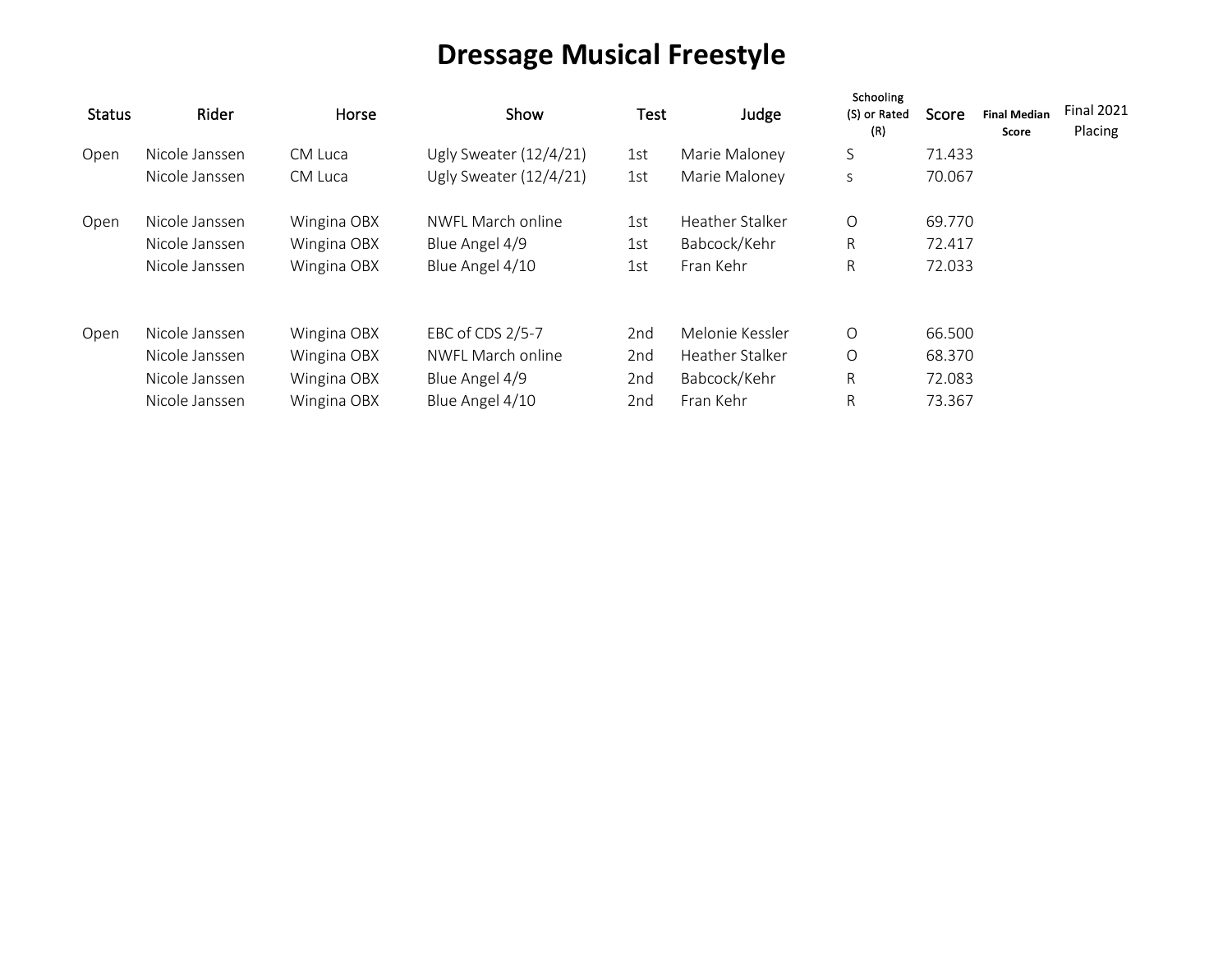#### Combined Test - Pre-Amoeba

| <b>Status</b> | <b>Rider</b>            | <b>Horse</b> | Show                                                 | Test | Judge                   | <b>Schooling</b><br>(S) Rated<br>(R) Online<br>(O) | <b>Score</b> | <b>Final Median</b><br>Score | Final<br>2022<br>Placing |
|---------------|-------------------------|--------------|------------------------------------------------------|------|-------------------------|----------------------------------------------------|--------------|------------------------------|--------------------------|
| AA            |                         |              | Tiffany Crumbley Assumed Risk Ugly Sweater (12/4/21) |      | Intro A Marie Maloney   |                                                    | 28.444       |                              |                          |
|               | <b>Tiffany Crumbley</b> |              | Assumed Risk DSDCTA Champ (1/15/22)                  |      | Intro A Matt McLaughlin |                                                    | 31.877       |                              |                          |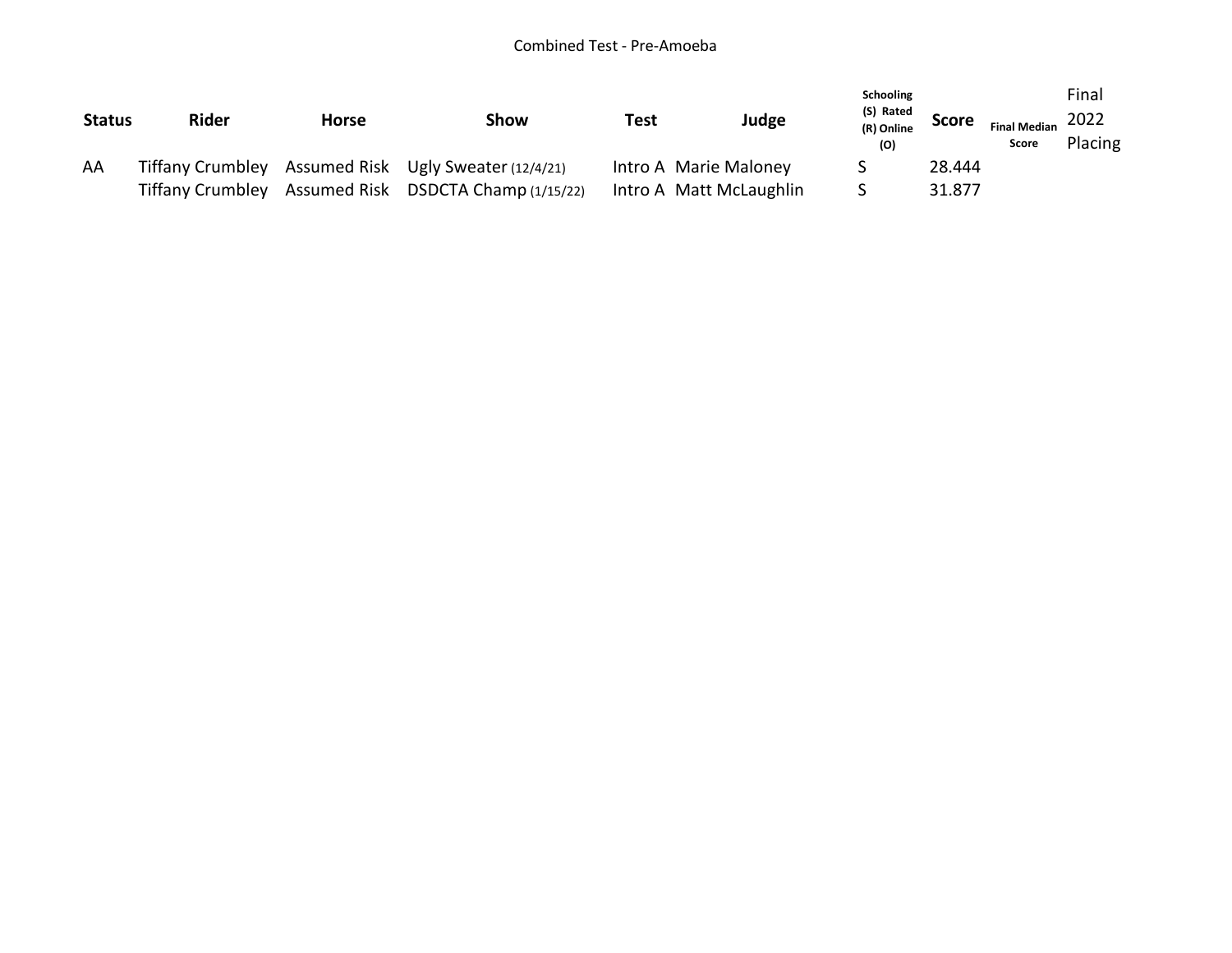| <b>Status</b> | <b>Rider</b> | <b>Horse</b> | Show                   | <b>Test</b> | Judge           | <b>Schooling</b><br>(S) Rated<br>(R) Online<br>(O) | <b>Score</b> | <b>Final Median</b><br>Score | Final<br>2022<br>Placing |
|---------------|--------------|--------------|------------------------|-------------|-----------------|----------------------------------------------------|--------------|------------------------------|--------------------------|
| Open          | Dana Doty    | Mirage       | DSDCTA Champ (1/15/22) |             | Matt McLaughlin |                                                    | 43.444       |                              |                          |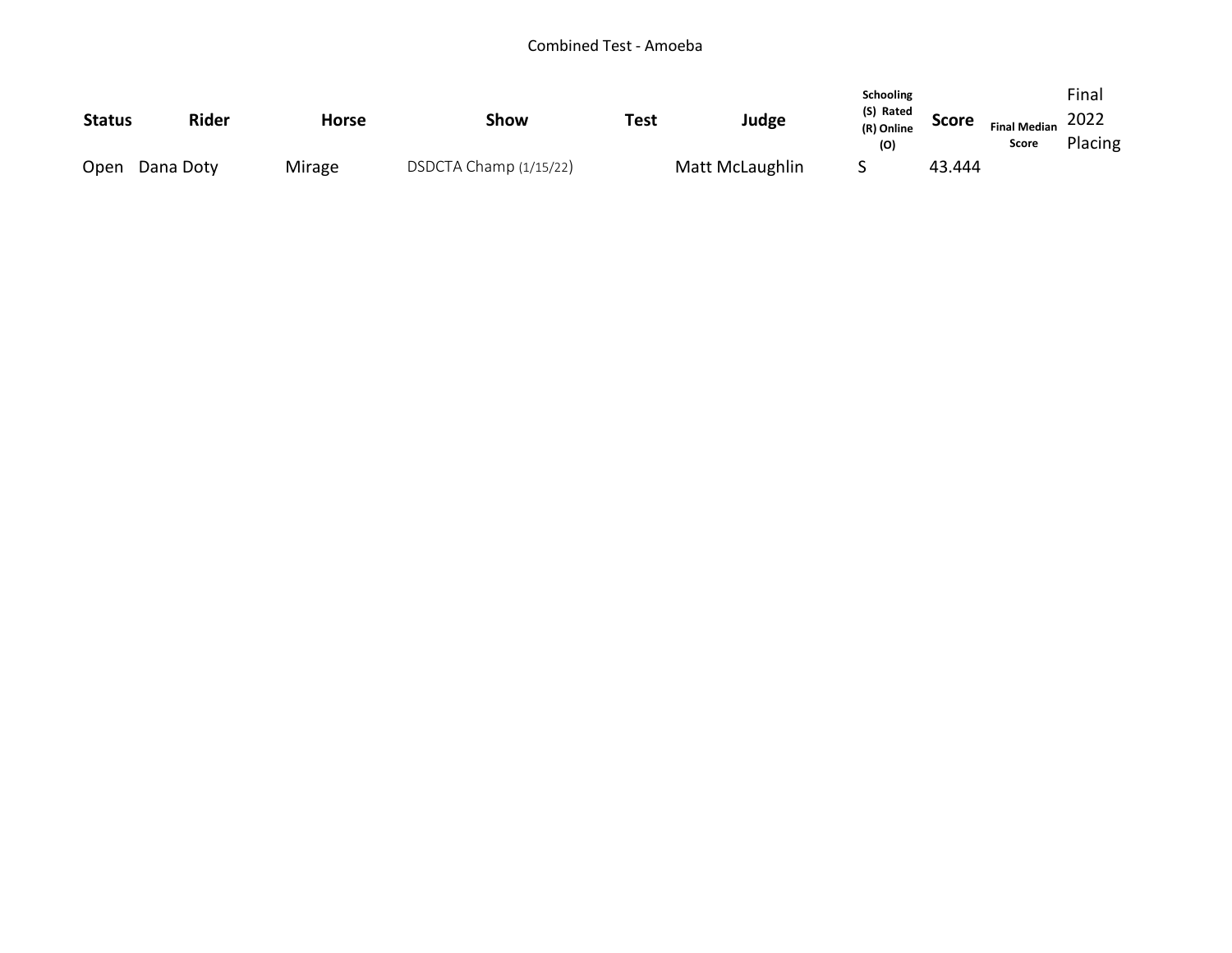#### Combined Test - Tadpole

|               |              |              |                          |      |                       | <b>Schooling</b><br>(S) Rated |              |                     |         | Final |  |
|---------------|--------------|--------------|--------------------------|------|-----------------------|-------------------------------|--------------|---------------------|---------|-------|--|
| <b>Status</b> | <b>Rider</b> | <b>Horse</b> | Show                     | Test | Judge                 | (R) Online                    | <b>Score</b> | <b>Final Median</b> | 2022    |       |  |
|               |              |              |                          |      |                       | (O)                           |              | Score               | Placing |       |  |
| Open          | Dana Doty    | Mirage       | Ugly Sweater $(12/4/21)$ |      | Intro C Marie Maloney |                               | 32.500       |                     |         |       |  |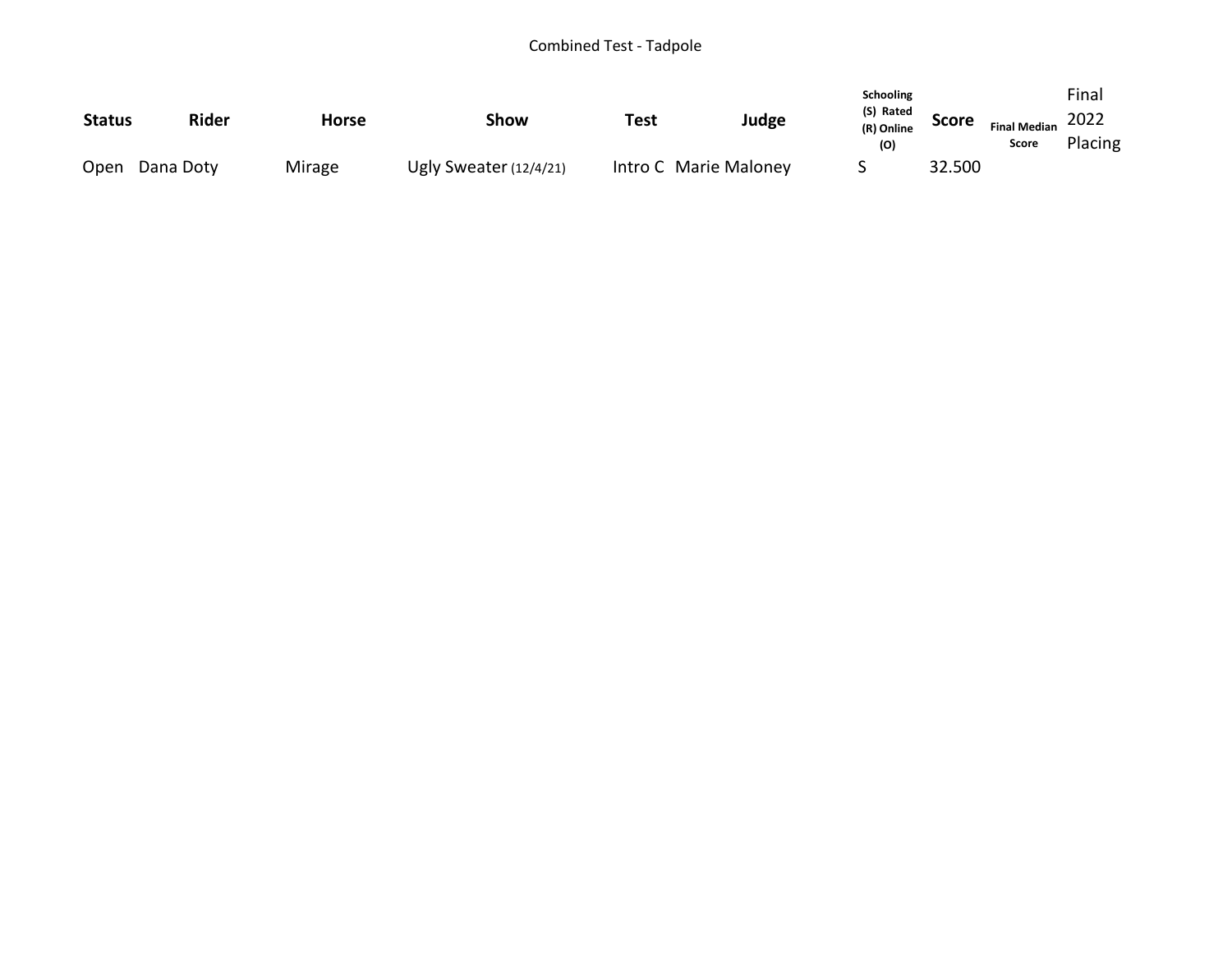#### Combined Training - Beginner Novice

| <b>Status</b> | <b>Rider</b>  | <b>Horse</b>  | Show                     | Test  | Judge            | Schooling<br>(S) Rated<br>(R) Online<br>(O) | <b>Score</b> | <b>Final Median</b><br>Score | Final<br>2022<br>Placing |
|---------------|---------------|---------------|--------------------------|-------|------------------|---------------------------------------------|--------------|------------------------------|--------------------------|
| AA            | Julie McManus | <b>Brando</b> | Ugly Sweater $(12/4/21)$ | Nov B | Marie Maloney    |                                             | 32.000       |                              |                          |
|               | Julie McManus | <b>Brando</b> | DSDCTA Champ (1/15/22)   | Nov B | Matt McLaughlin  |                                             | 36.250       |                              |                          |
|               | Julie McManus | <b>Brando</b> | Little Star - Feb 19     | Nov B | Amy lanier       |                                             | 30.980       |                              |                          |
|               | Julie McManus | <b>Brando</b> | Min Pin Benefit 3/26     | Nov A | Elizabeth Poulin |                                             | 65.290       |                              |                          |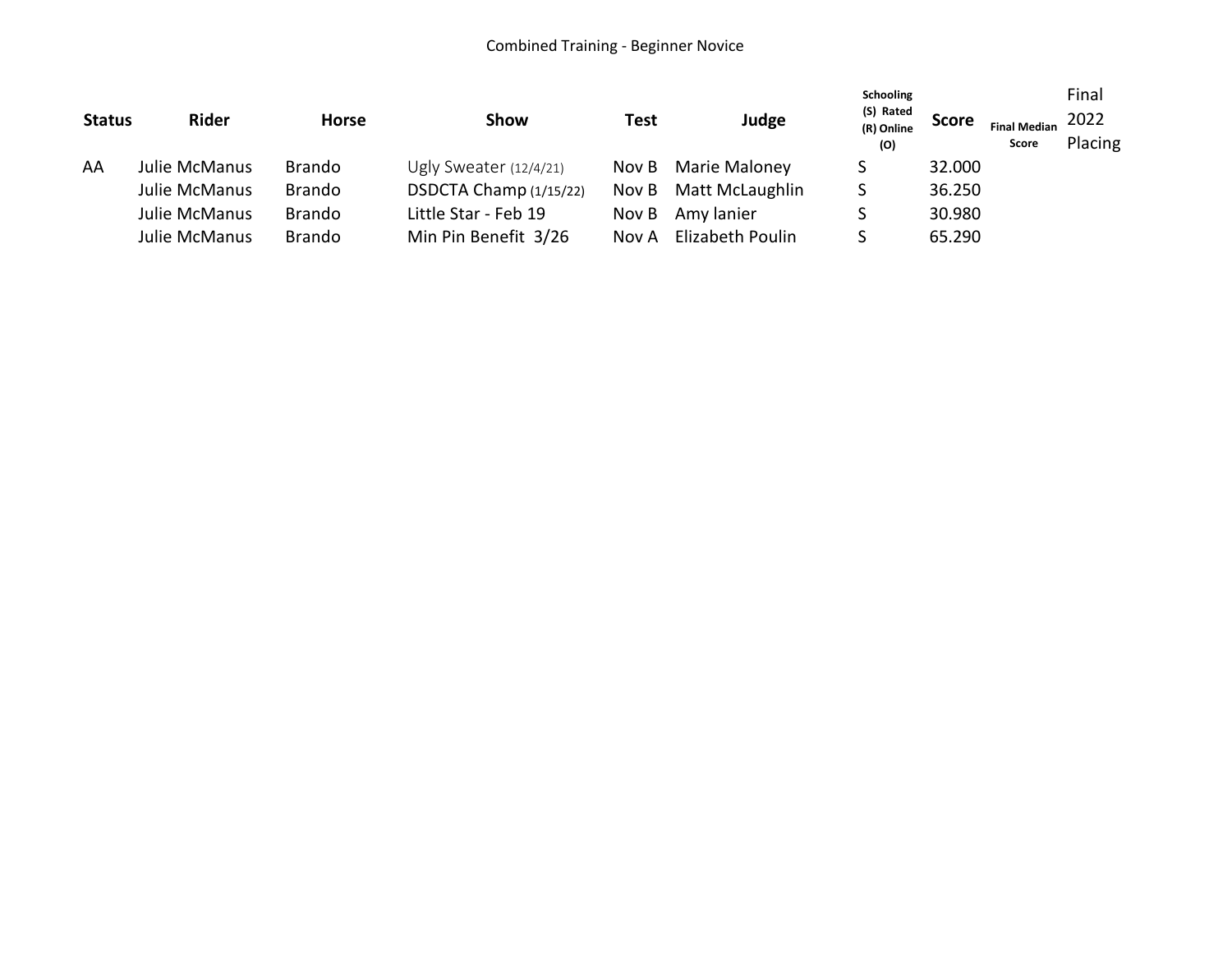## **Horse Trials Beginner Novice**

| <b>Status</b> | <b>Rider</b>  | <b>Horse</b> | Show                                 | Test | Judge               | Schooling (S)<br>Rated (R)<br>Online (O) | <b>Dressage</b><br><b>Score</b> | X-Ctry<br>Penalty<br><b>Points</b> | Final<br><b>Score</b> | Final<br>Median<br>Score | Final<br>2022<br>Placing |
|---------------|---------------|--------------|--------------------------------------|------|---------------------|------------------------------------------|---------------------------------|------------------------------------|-----------------------|--------------------------|--------------------------|
| AA            | Julie McManus |              | <b>Brando</b> SWEDA Spring Event 3/5 |      | Nov B Bill Woods    |                                          |                                 | 37.000 20.000 57.000               |                       |                          |                          |
|               | Julie McManus |              | Brando Poplar Place Spring HT        |      | Nov B Megan Compton |                                          | 40.000                          | 0.000                              | 40.000                |                          |                          |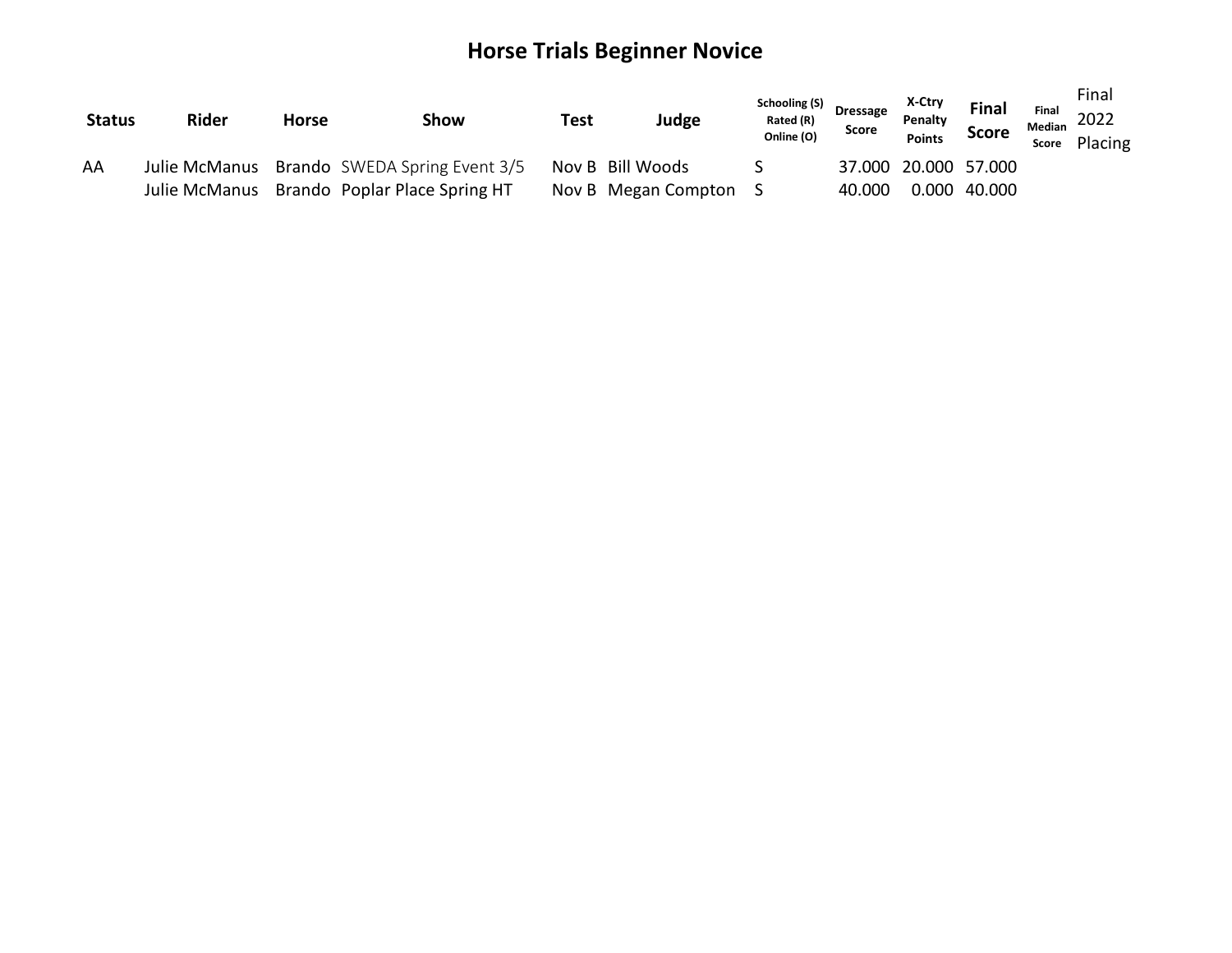### **Western Dressage Intro Level**

| <b>Status</b> | Rider                     | Horse | Show            | Test | Judge             | Schooling (S) SCOPE Finances<br>or Rated (R) |        | <b>Final Median</b><br>Score | <b>Final 2021</b><br>Placing |
|---------------|---------------------------|-------|-----------------|------|-------------------|----------------------------------------------|--------|------------------------------|------------------------------|
| Open          | Andrea Martin Belle Reeve |       | Little Star 5/7 |      | Stephanie Soule S |                                              | 64.750 |                              |                              |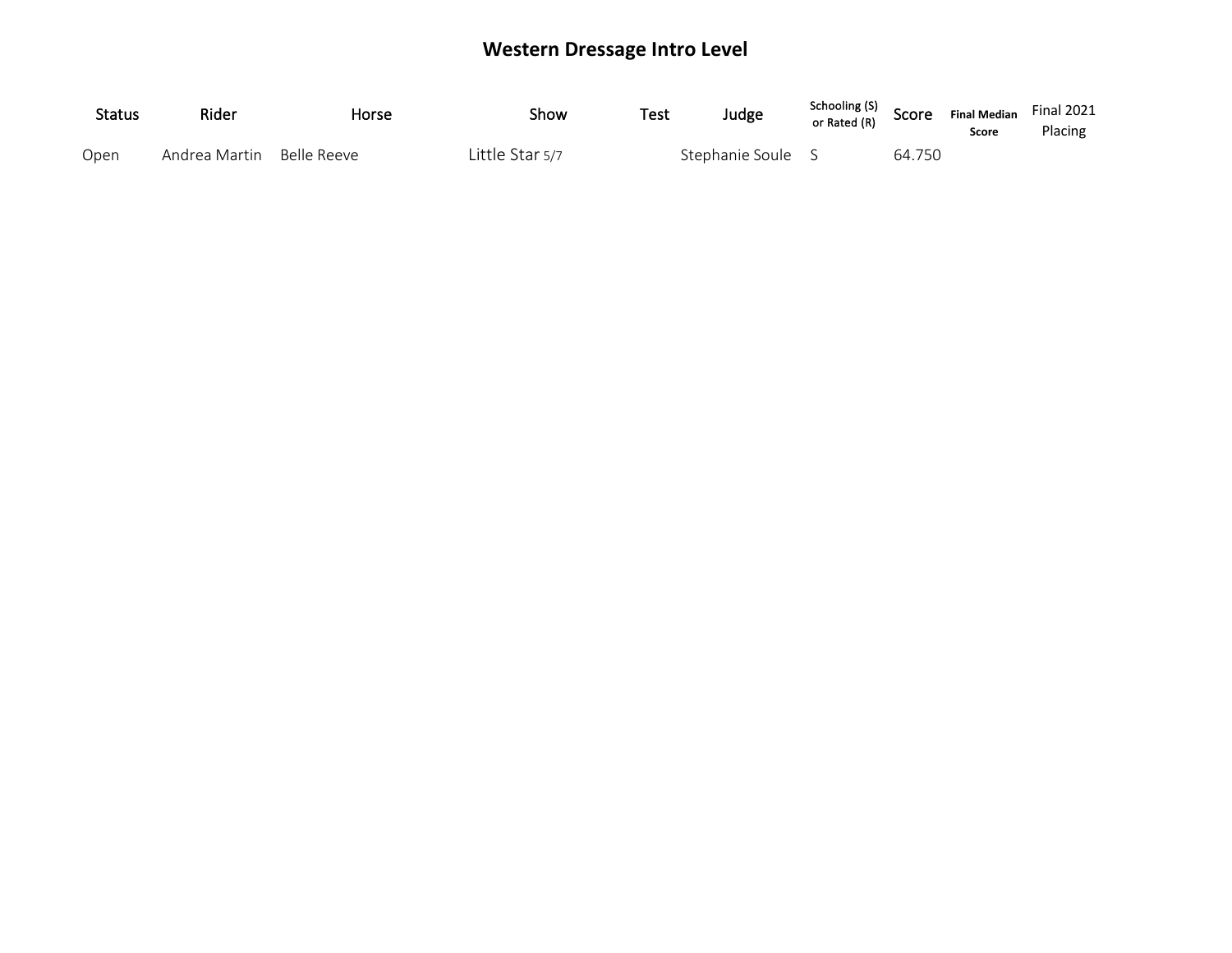### **Western Dressage Basic Level**

| <b>Status</b> | Rider         | Horse                                                                                                                     | Show                                          | Test  | Judge                                             | Schooling (S)<br>or Rated (R) | Score                      | <b>Final Median</b><br>Score | <b>Final 2021</b><br>Placing |
|---------------|---------------|---------------------------------------------------------------------------------------------------------------------------|-----------------------------------------------|-------|---------------------------------------------------|-------------------------------|----------------------------|------------------------------|------------------------------|
| Open          | Andrea Martin | Belle Reeve                                                                                                               | Little Star 5/7                               |       | 2 Stephanie Soule                                 | S                             | 61.000                     |                              |                              |
|               | Andrea Martin | Belle Reeve                                                                                                               | Little Star 5/7                               |       | 3 Stephanie Soule                                 | S                             | 66.740                     |                              |                              |
|               |               | Masters Donnica O'Neal The Queen of Arendel<br>Donnica O'Neal The Queen of Arendel<br>Donnica O'Neal The Queen of Arendel | Ugly Sweater<br>Ugly Sweater<br><b>DSDCTA</b> | B T-1 | M Maloney<br>BT-4 M Maloney<br>B T-1 M McLaughlin | S<br>S<br>S                   | 67.292<br>68.800<br>67.500 |                              |                              |
|               |               |                                                                                                                           |                                               |       |                                                   |                               |                            |                              |                              |
|               |               | Donnica O'Neal The Queen of Arendel                                                                                       | <b>DSDCTA</b>                                 |       | B T-4 M McLaughlin                                | S                             | 69.420                     |                              |                              |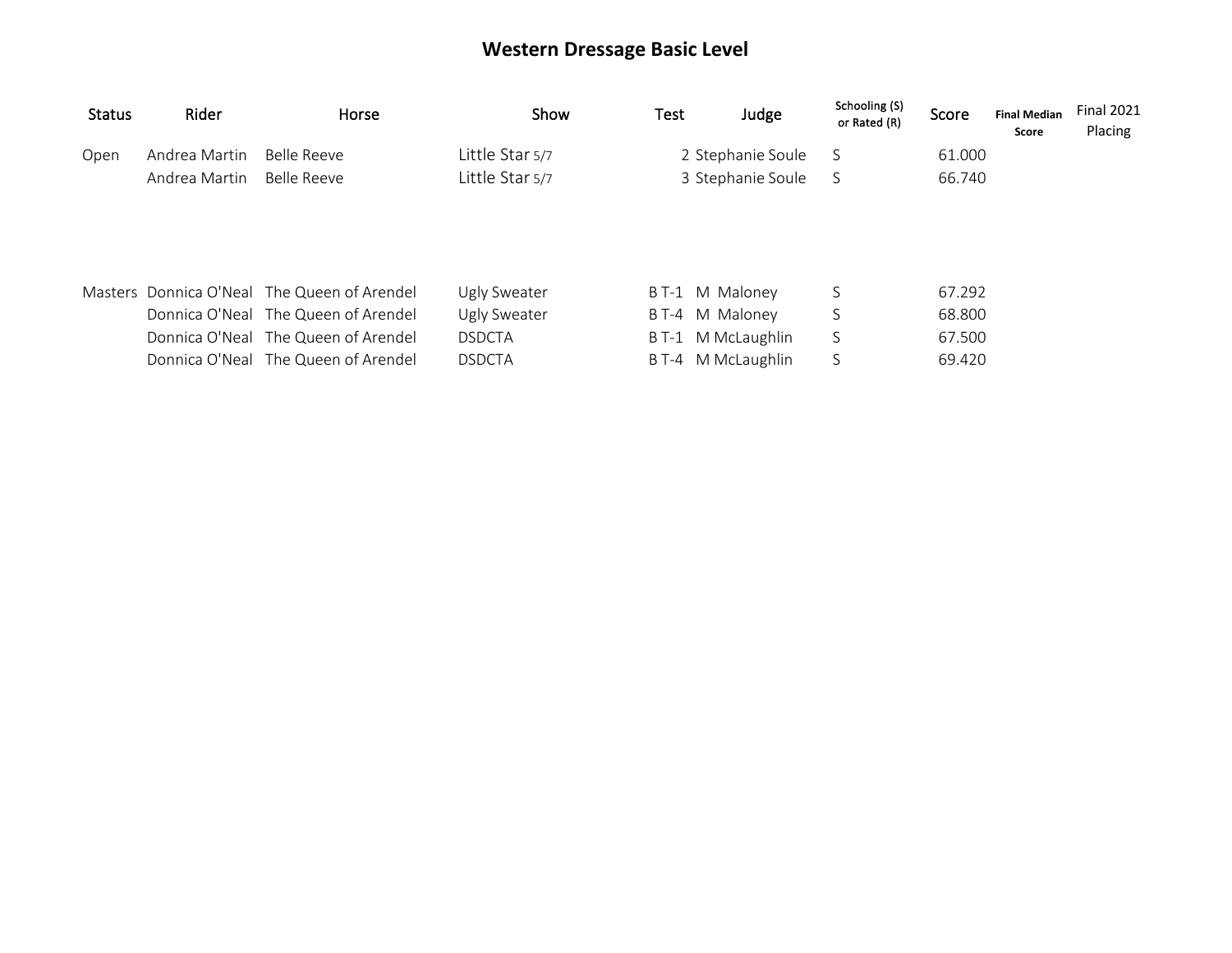#### Western Dressage Level 1

| <b>Status</b> | Rider         | Horse    | Show                    | Test | Judge             | Schooling<br>(S) or Rated<br>(R) | Score  | <b>Final Median</b><br>Score | <b>Final 2021</b><br>Placing |
|---------------|---------------|----------|-------------------------|------|-------------------|----------------------------------|--------|------------------------------|------------------------------|
| Open          | Andrea Martin | Sweetpea | Little Star $(2/19/22)$ |      | 1 Amy Lanier      |                                  | 67.200 |                              |                              |
|               | Andrea Martin | Sweetpea | Little Star (2/19/22)   |      | 2 Amy Lanier      |                                  | 65.000 |                              |                              |
|               | Andrea Martin | Sweetpea | Little Star (2/19/22)   |      | 3 Amy Lanier      |                                  | 69.355 |                              |                              |
|               | Andrea Martin | Sweetpea | DSDCTA Champ (1/15/22)  |      | 1 Matt McLaughlin |                                  | 63.200 |                              |                              |
|               | Andrea Martin | Sweetpea | DSDCTA Champ (1/15/22)  |      | 2 Matt McLaughlin | S                                | 63.890 |                              |                              |
|               | Andrea Martin | Sweetpea | Liitle Star 5/7         |      | 1 Stephanie Soule |                                  | 65.000 |                              |                              |
|               | Andrea Martin | Sweetpea | Liitle Star 5/7         |      | 2 Stephanie Soule |                                  | 67.220 |                              |                              |
|               | Andrea Martin | Sweetpea | Liitle Star 5/7         |      | 4 Stephanie Soule |                                  | 67.760 |                              |                              |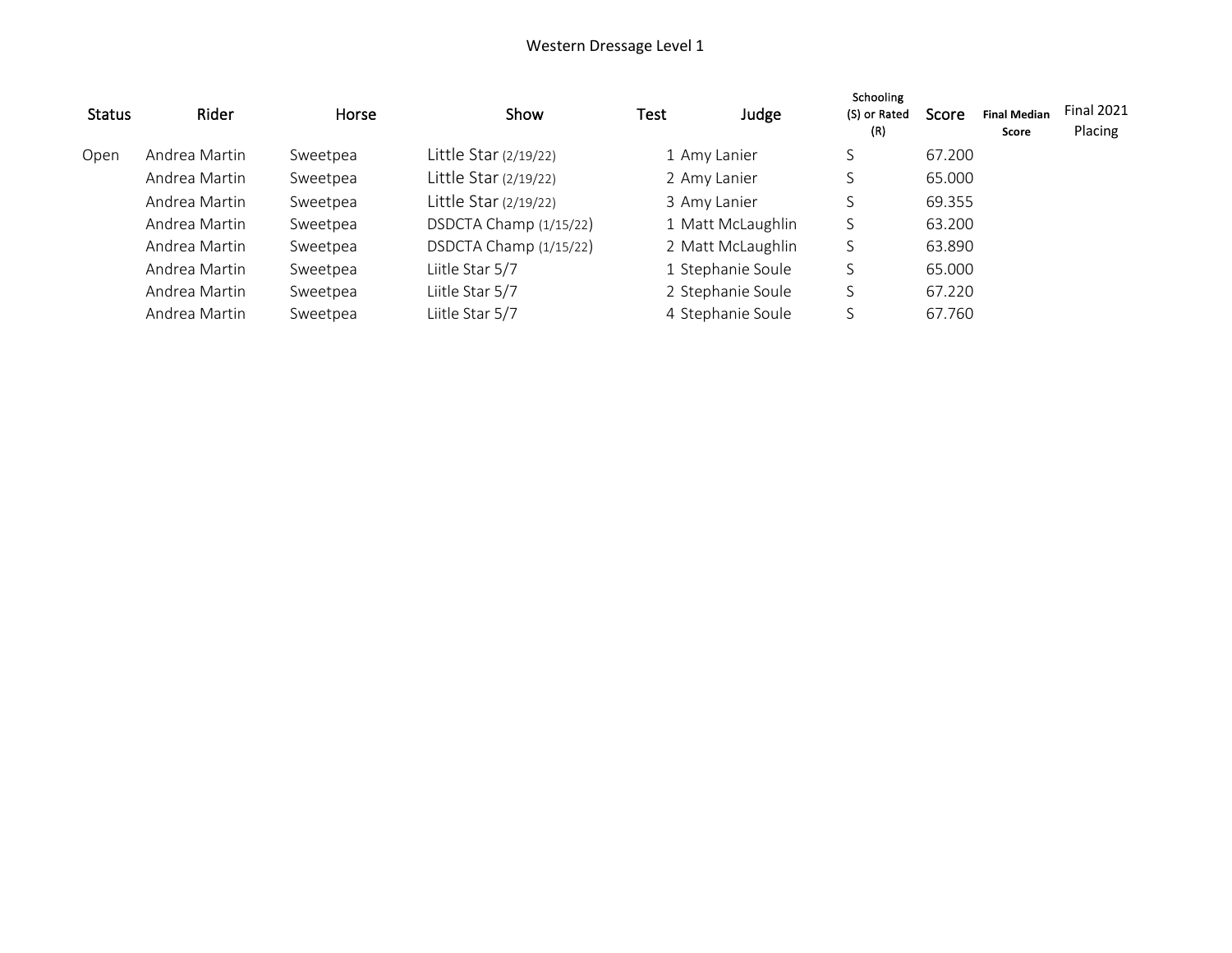## Athlete of the Year

Recognizes the preformance excellence in the 3 categories - Junior, Adult Amateur, and Open. The awards are based on the average of 5 scores submitted.

#### Adult Amatuer Division

Junior/Young Rider Division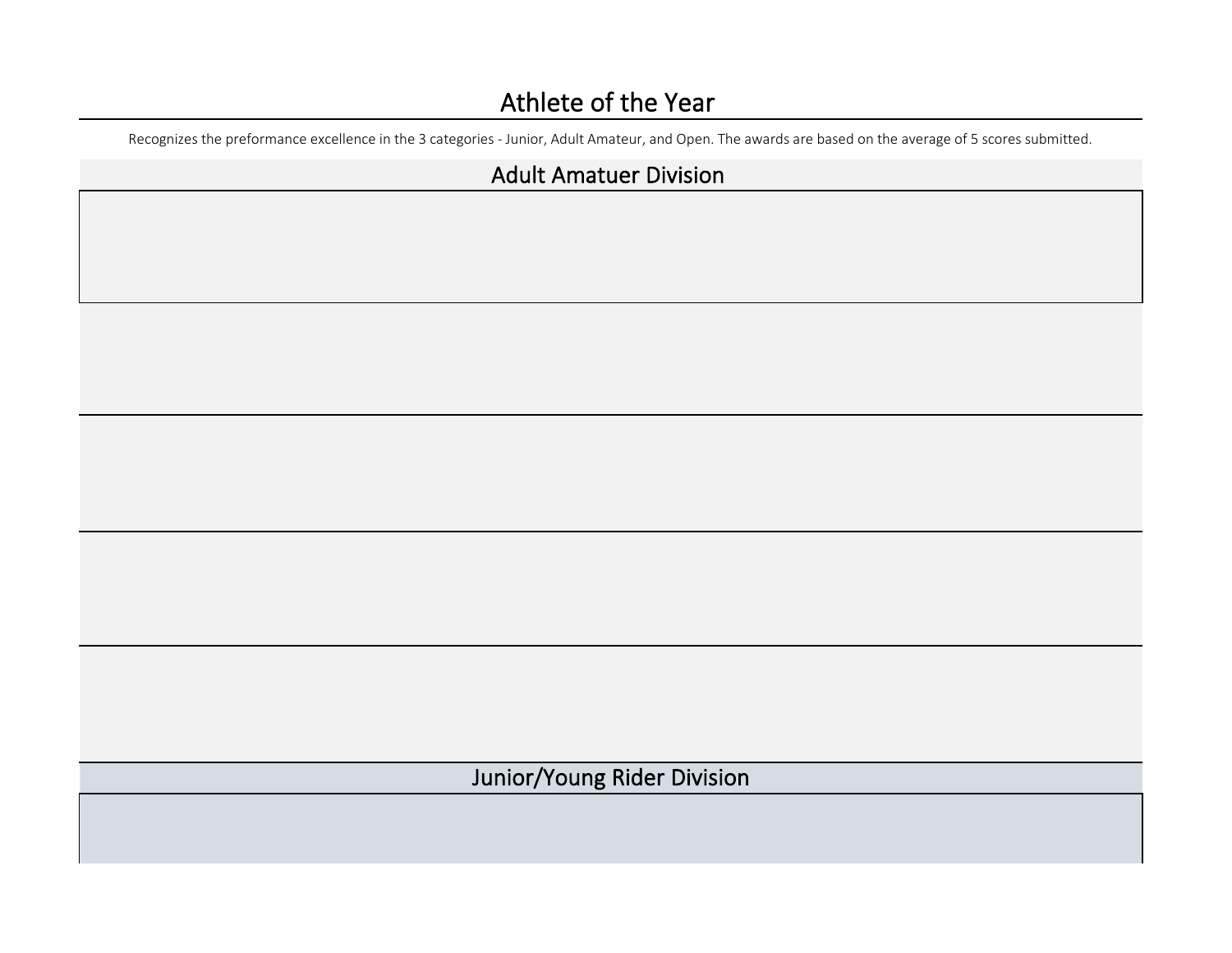| <b>Open Division</b> |
|----------------------|
|                      |
|                      |
|                      |
|                      |
|                      |
|                      |
|                      |
|                      |
|                      |